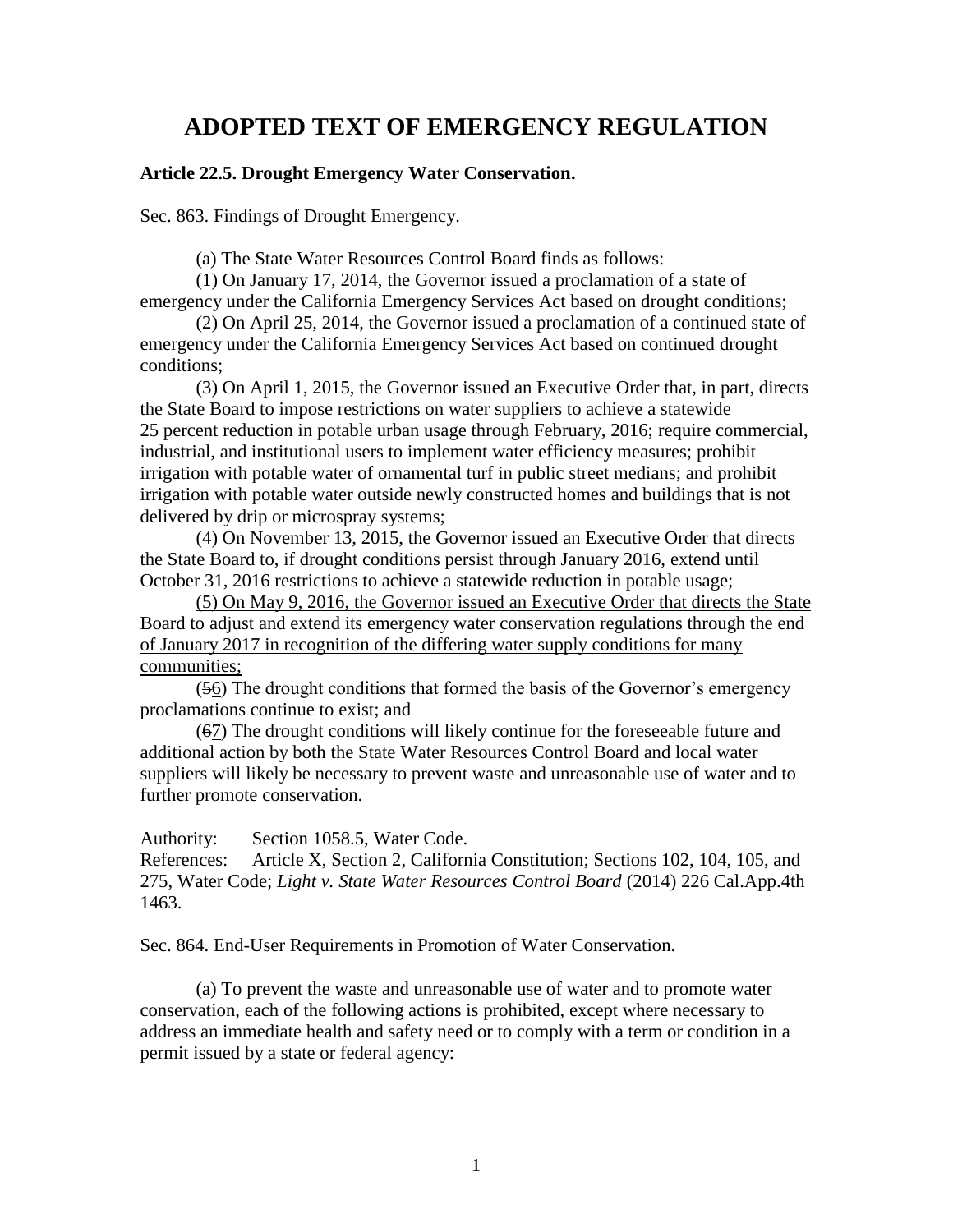(1) The application of potable water to outdoor landscapes in a manner that causes runoff such that water flows onto adjacent property, non-irrigated areas, private and public walkways, roadways, parking lots, or structures;

(2) The use of a hose that dispenses potable water to wash a motor vehicle, except where the hose is fitted with a shut-off nozzle or device attached to it that causes it to cease dispensing water immediately when not in use;

(3) The application of potable water to driveways and sidewalks;

(4) The use of potable water in a fountain or other decorative water feature, except where the water is part of a recirculating system;

(5) The application of potable water to outdoor landscapes during and within 48 hours after measurable rainfall;

(6) The serving of drinking water other than upon request in eating or drinking establishments, including but not limited to restaurants, hotels, cafes, cafeterias, bars, or other public places where food or drink are served and/or purchased;

(7) The irrigation with potable water of ornamental turf on public street medians; and

(8) The irrigation with potable water of landscapes outside of newly constructed homes and buildings in a manner inconsistent with regulations or other requirements established by the California Building Standards Commission and the Department of Housing and Community Development.

(b) To promote water conservation, operators of hotels and motels shall provide guests with the option of choosing not to have towels and linens laundered daily. The hotel or motel shall prominently display notice of this option in each guestroom using clear and easily understood language.

(c) Immediately uponUpon this subdivision taking effect, all commercial, industrial and institutional properties that use a water supply, any portion of which is from a source other than a water supplier subject to section 864.5 or 865 of this article, shall either:

(1) Limit outdoor irrigation of ornamental landscapes or turf with potable water to no more than two days per week; or

(2) Target potable water use reductions commensurate with those required of the nearest urban water supplier under section 864.5 or, if applicable, section 865. Where this option is chosen, these properties shall implement the reductions on or before July 1, 2016.

(2) Reduce potable water usage supplied by sources other than a water supplier by 25 percent for the months of June 2015 through October 2016 as compared to the amount used from those sources for the same months in 2013.

(d) The taking of any action prohibited in subdivision (a) or (e), or the failure to take any action required in subdivision (b) or (c), is an infraction punishable by a fine of up to five hundred dollars (\$500) for each day in which the violation occurs. The fine for the infraction is in addition to, and does not supersede or limit, any other remedies, civil or criminal.

(e)(1) To prevent the waste and unreasonable use of water and to promote water conservation, any homeowners' association or community service organization or similar entity is prohibited from: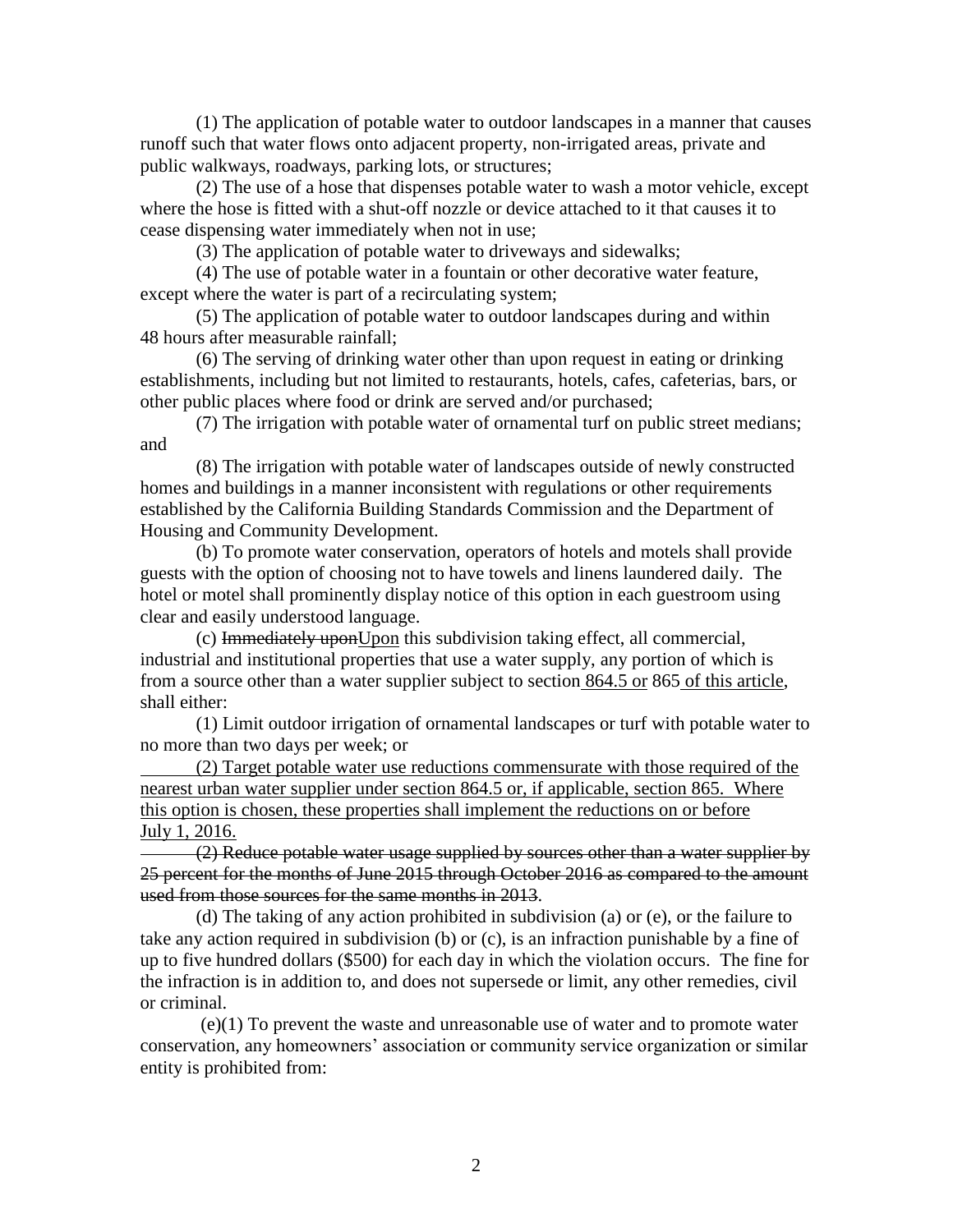(A) Taking or threatening to take any action to enforce any provision of the governing documents or architectural or landscaping guidelines or policies of a common interest development where that provision is void or unenforceable under section 4735, subdivision (a) of the Civil Code; or

(B) Imposing or threatening to impose a fine, assessment, or other monetary penalty against any owner of a separate interest for reducing or eliminating the watering of vegetation or lawns during a declared drought emergency, as described in section 4735, subdivision (c) of the Civil Code.

(2) As used in this subdivision:

(A) "Architectural or landscaping guidelines or policies" includes any formal or informal rules other than the governing documents of a common interest development.

(B) "Homeowners' association" means an "association" as defined in section 4080 of the Civil Code.

(C) "Common interest development" has the same meaning as in section 4100 of the Civil Code.

(D) "Community service organization or similar entity" has the same meaning as in section 4110 of the Civil Code.

(E) "Governing documents" has the same meaning as in section 4150 of the Civil Code.

(F) "Separate interest" has the same meaning as in section 4185 of the Civil Code.

(3) If a disciplinary proceeding or other proceeding to enforce a rule in violation of subdivision (e)(1) is initiated, each day the proceeding remains pending shall constitute a separate violation of this regulation.

Authority: Section 1058.5, Water Code.

References: Article X, Section 2, California Constitution; Sections 4080, 4100, 4110, 4150, 4185, and 4735, Civil Code; Sections 102, 104, 105, 275, 350, and 10617, Water Code; *Light v. State Water Resources Control Board* (2014) 226 Cal.App.4th 1463.

Sec. 864.5. Self-Certification of Supply Reliability for Three Additional Years of Drought.

(a) To prevent the waste and unreasonable use of water and to meet the requirements of the Governor's May 9, 2016 Executive Order, each urban water supplier shall:

(1) Identify and report no later than June 22, 2016, on a form provided by the Board, the conservation standard that the supplier will be required to meet under this section;

(2) Identify and report no later than June 22, 2016, on a form provided by the Board, the data and underlying analysis relied upon by the supplier to determine the conservation standard reported pursuant to this subdivision including, but not limited to identification of each source of supply the supplier intends to rely on and the quantity of water available under that source of supply given the assumptions of this section;

(3) Certify, no later than June 22, 2016, that the conservation standard reported pursuant to this subdivision is based on the information and assumptions identified in this section;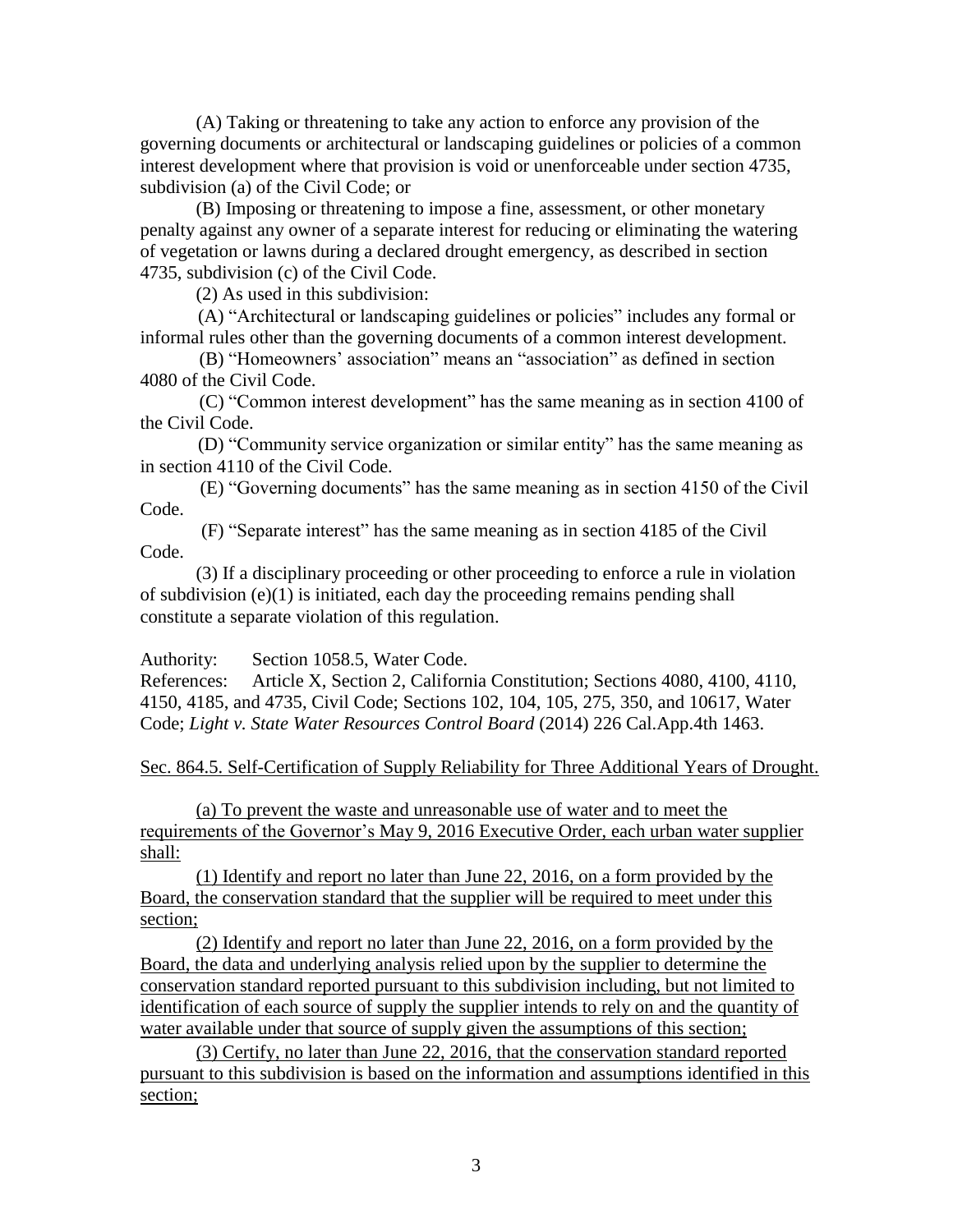(4) Post, within two weeks of submittal to the board, the data and underlying analysis relied upon by the supplier to determine the conservation standard reported pursuant to this subdivision to a publicly-accessible webpage; and

(5) Beginning June 1, 2016, reduce its total potable water production by the percentage identified as its conservation standard in this section each month, compared to the amount used in the same month in 2013.

(b) Each urban water supplier's conservation standard pursuant to this section shall be the percentage by which the supplier's total potable water supply is insufficient to meet the total potable water demand in the third year after this section takes effect under the following assumptions:

(1) The next three years' precipitation is the same as it was in water years 2013- 2015;

(2) No temporary change orders that increase the availability of water to any urban water supplier are issued in the next three years;

(3) The supplier's total potable water demand for each of the next three years will be the supplier's average annual total potable water production for the years 2013 and 2014;

(4) The supplier's total potable water supply shall include only water sources of supply available to the supplier that could be used for potable drinking water purposes;

(5) Each urban water supplier's conservation standard shall be calculated as a percentage and rounded to the nearest whole percentage point.

(c) The Board will reject conservation standards that do not meet the requirements of this section.

(d) Beginning June 1, 2016, each urban water supplier shall comply with the conservation standard it identifies and reports pursuant to this section.

(e) Compliance with the conservation standard reported pursuant to this section shall be measured monthly and assessed on a cumulative basis through January 2017.

(f) If a wholesaler and all of its urban water supplier customers agree, in a legallybinding document, those suppliers and wholesaler may submit to the board, in lieu of the individualized self-certified conservation standard applicable pursuant to section 864.5 or section 865, an aggregated conservation standard, with all supporting documentation required for individualized self-certified conservation standards by section 864.5.

(g) Each urban water wholesaler shall calculate, to the best of its ability, and no later than June 15, 2016, the volume of water that it expects it would deliver to each urban water supplier in each of the next three years under the assumptions identified in subdivision (b), and post that calculation, and the underlying analysis, to a publiclyaccessible webpage.

(h) Submitting any information pursuant to this section that the person who submits the information knows or should have known is materially false is a violation of this regulation, punishable by civil liability of up to five hundred dollars (\$500) for each day in which the violation occurs. Every day that the error goes uncorrected constitutes a separate violation. Civil liability for the violation is in addition to, and does not supersede or limit, any other remedies, civil or criminal.

(i) Any urban water supplier that does not comply with this section shall comply with the applicable conservation standard identified in section 865.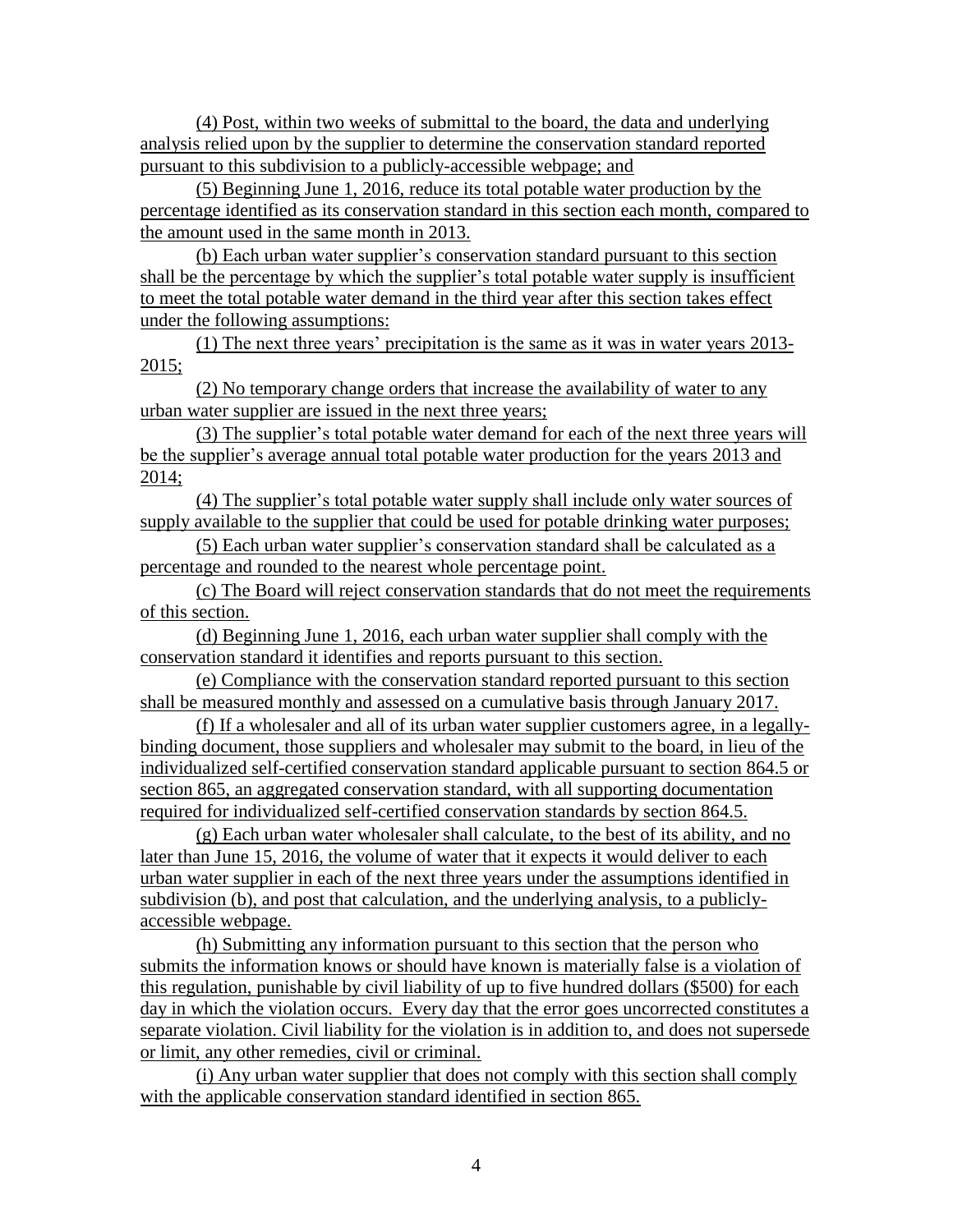Authority: Section 1058.5, Water Code.

References: Article X, Section 2, California Constitution; Sections 102, 104, 105, 275, 350, 1846, 10617 and 10632, Water Code; *Light v. State Water Resources Control Board*  (2014) 226 Cal.App.4th 1463.

Sec. 865. Mandatory Actions by Water Suppliers.

(a) As used in this sectionarticle:

(1) "Distributor of a public water supply" has the same meaning as under section 350 of the Water Code, except it does not refer to such distributors when they are functioning solely in a wholesale capacity, but does apply to distributors when they are functioning in a retail capacity.

(2) "R-GPCD" means residential gallons per capita per day.

(3) "Total potable water production" means all potable water that enters into a water supplier's distribution system, excluding water placed into storage and not withdrawn for use during the reporting period, or water exported outsider the supplier's service area.

(4) "Urban water supplier" means a supplier that meets the definition set forth in Water Code section 10617, except it does not refer to suppliers when they are functioning solely in a wholesale capacity, but does apply to suppliers when they are functioning in a retail capacity.

(5) "Urban water wholesaler" means a wholesaler of water to more than one urban water supplier.

(6) "Water year" means the period from October 1 through the following September 30. Where a water year is designated by year number, the designation is by the calendar year number in which the water year ends.

(b) In furtherance of the promotion of water conservation each urban water supplier shall:

(1) Provide prompt notice to a customer whenever the supplier obtains information that indicates that a leak may exist within the end-user's exclusive control.

(2) Prepare and submit to the State Water Resources Control Board by the 15th of each month a monitoring report on forms provided by the Board. The monitoring report shall include the amount of potable water the urban water supplier produced, including water provided by a wholesaler, in the preceding calendar month and shall compare that amount to the amount produced in the same calendar month in 2013. The monitoring report shall specify the population served by the urban water supplier, the percentage of water produced that is used for the residential sector, descriptive statistics on water conservation compliance and enforcement efforts, the number of days that outdoor irrigation is allowed, and monthly commercial, industrial and institutional sector use. The monitoring report shall also estimate the gallons of water per person per day used by the residential customers it serves.

(c)(1) To prevent the waste and unreasonable use of water and to meet the requirements of the Governor's November 13, 2015May 9, 2016 Executive Order, each urban water supplier that fails to identify a conservation standard as required under section 864.5, or that has a conservation standard rejected by the Board under section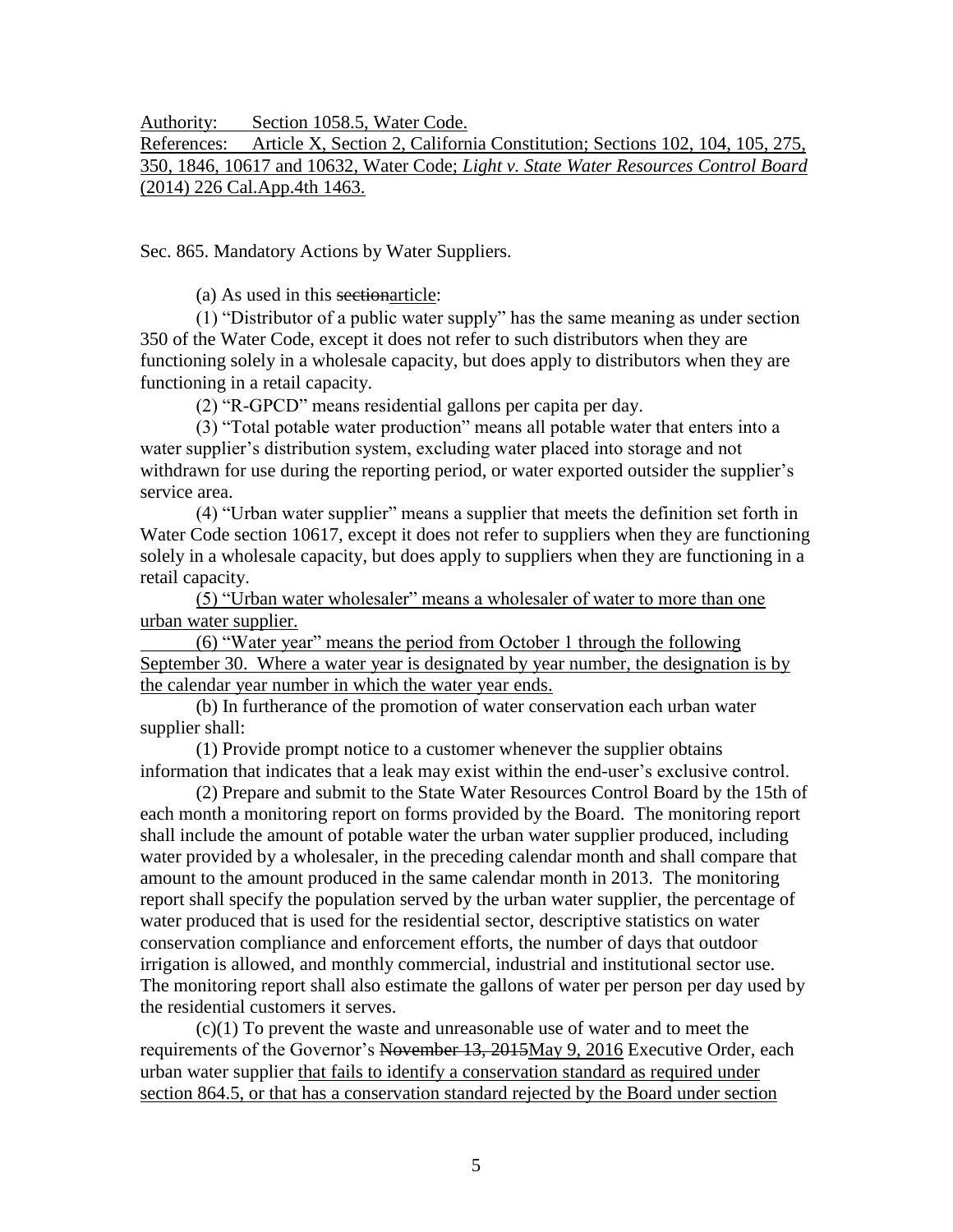864.5, shall reduce its total potable water production by the percentage identified as its conservation standard in this subdivisionsection. Each urban water supplier's conservation standard considers its service area's relative per capita water usage.

(2) Each urban water supplier whose source of supply does not include groundwater or water imported from outside the hydrologic region in which the water supplier is located, and that has a minimum of four years' reserved supply available, may submit to the Executive Director for approval a request that, in lieu of the reduction that would otherwise be required under paragraphs (3) through (10), the urban water supplier shall reduce its total potable water production by 4 percent for each month as compared to the amount used in the same month in 2013. Any such request shall be accompanied by information showing that the supplier's sources of supply do not include groundwater or water imported from outside the hydrologic region and that the supplier has a minimum of four years' reserved supply available.

(32) Each urban water supplier whose average July-September 2014 R-GPCD was less than 65 shall reduce its total potable water production by 8 percent for each month as compared to the amount used in the same month in 2013.

(43) Each urban water supplier whose average July-September 2014 R-GPCD was 65 or more but less than 80 shall reduce its total potable water production by 12 percent for each month as compared to the amount used in the same month in 2013.

(54) Each urban water supplier whose average July-September 2014 R-GPCD was 80 or more but less than 95 shall reduce its total potable water production by 16 percent for each month as compared to the amount used in the same month in 2013.

(65) Each urban water supplier whose average July-September 2014 R-GPCD was 95 or more but less than 110 shall reduce its total potable water production by 20 percent for each month as compared to the amount used in the same month in 2013.

(76) Each urban water supplier whose average July-September 2014 R-GPCD was 110 or more but less than 130 shall reduce its total potable water production by 24 percent for each month as compared to the amount used in the same month in 2013.

(87) Each urban water supplier whose average July-September 2014 R-GPCD was 130 or more but less than 170 shall reduce its total potable water production by 28 percent for each month as compared to the amount used in the same month in 2013.

(98) Each urban water supplier whose average July-September 2014 R-GPCD was 170 or more but less than 215 shall reduce its total potable water production by 32 percent for each month as compared to the amount used in the same month in 2013.

(109) Each urban water supplier whose average July-September 2014 R-GPCD was 215 or more shall reduce its total potable water production by 36 percent for each month as compared to the amount used in the same month in 2013.

(d)(1) Beginning June 1, 2015, each urban water supplier that does not submit a self-certification in compliance with section 864.5 shall comply with the conservation standard specified in subdivision (c), with any modifications to the conservation standard pursuant to subdivision (f) applying beginning March 1, 2016.

(2) Compliance with the requirements of this subdivision shall be measured monthly and assessed on a cumulative basis through October 2016 January 2017.

(e)(1) Each urban water supplier that provides potable water for commercial agricultural use meeting the definition of Government Code section 51201, subdivision (b), may subtract the amount of water provided for commercial agricultural use from its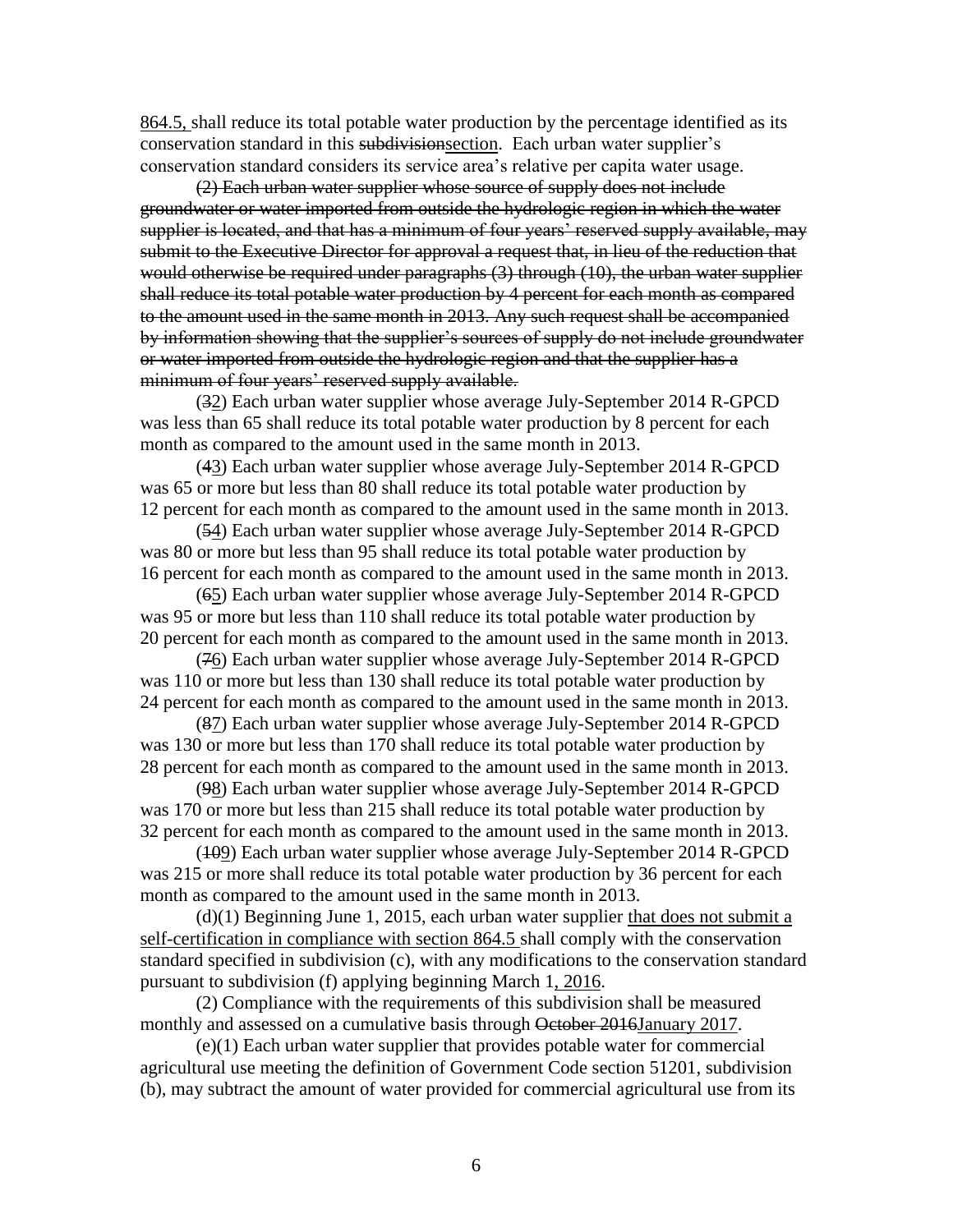potable water production total, provided that any urban water supplier that subtracts any water provided for commercial agricultural use from its total potable water production shall:

(A) Impose reductions determined locally appropriate by the urban water supplier, after considering the applicable urban water supplier conservation standard specified in subdivision (c), for commercial agricultural users meeting the definition of Government Code section 51201, subdivision (b) served by the supplier;

(B) Report its total potable water production pursuant to subdivision (b)(2) of this section, the total amount of water supplied for commercial agricultural use, and shall identify the reduction imposed on its commercial agricultural users and each recipient of potable water for commercial agricultural use;

(C) Certify that the agricultural uses it serves meet the definition of Government Code section 51201, subdivision (b); and

(D) Comply with the Agricultural Water Management Plan requirement of paragraph 12 of the April 1, 2015 Executive Order for all commercial agricultural water served by the supplier that is subtracted from its total potable water production.

(2) Submitting any information pursuant to subdivision  $(e)(1)(B)$  or  $(C)$  of this section that is found to be materially false by the Board is a violation of this regulation, punishable by civil liability of up to five hundred dollars (\$500) for each day in which the violation occurs. Every day that the error goes uncorrected constitutes a separate violation. Civil liability for the violation is in addition to, and does not supersede or limit, any other remedies, civil or criminal.

(f) In consideration of the differences in climate affecting different parts of the state, growth experienced by urban areas and significant investments that have been made by some suppliers towards creating new, local, drought-resilient sources of potable water supply, an urban water supplier's conservation standard identified in subdivision (c) shall be reduced by an amount, not to exceed eight (8) percentage points total, as follows:

(1) For an urban water supplier whose service area evapotranspiration (ETo) for the months of July through September exceeds the statewide average evapotranspiration, as determined by the Board, for the same months by five (5) percent or more, the supplier's conservation standard identified in subdivision (c) shall be reduced:

(A)By two (2) percentage points if the supplier's service area evapotranspiration exceeds the statewide average by five (5) percent or more but less than ten (10) percent;

(B) By three (3) percentage points if the supplier's service area evapotranspiration exceeds the statewide average by ten (10) percent or more but less than twenty (20) percent;

(C) By four (4) percentage points if the supplier's service area evapotranspiration exceeds the statewide average by twenty (20) percent or more.

(D)Statewide average evapotranspiration is calculated as the arithmetic mean of all urban water suppliers' service area default evapotranspiration values for the months of July through September. Default service area evapotranspiration will be based on the California Irrigation Management System (CIMIS) ETo Zones Map zone for which the supplier's service area has the greatest area of overlap. In lieu of applying its default service area evapotranspiration, a supplier may use specific data from CIMIS stations within its service area that have at least a five-year period of record, or a three year continuous period of record, to identify a more specifically-applicable evapotranspiration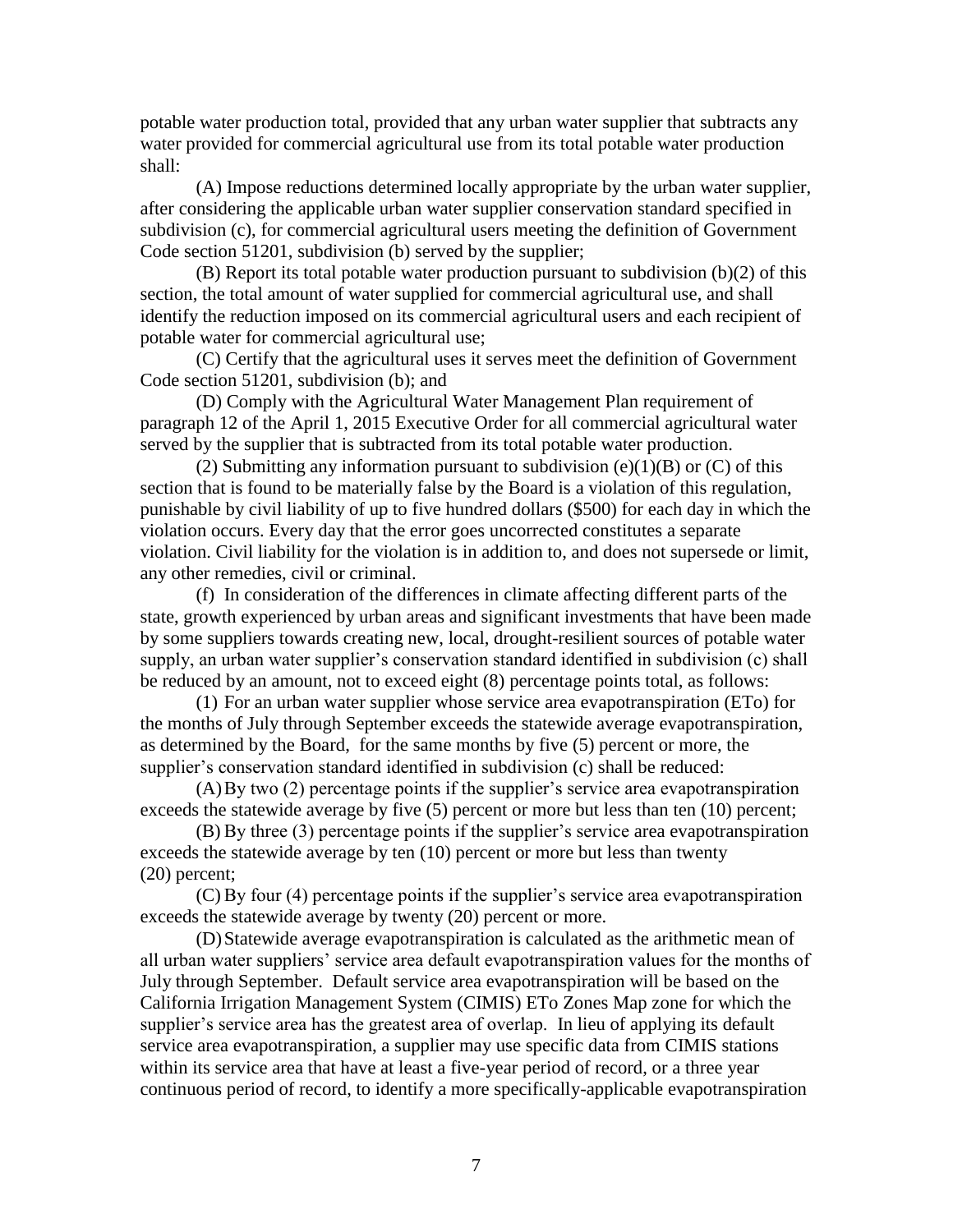for its service area. If no CIMIS station exists within the supplier's service area, a weather station of comparable accuracy, meeting the preceding period of record requirements, may be used. To qualify for the in-lieu climate adjustment, the supplier shall submit the following data to the Board by March 15, 2016 for each station: station ID; station location; and monthly average evapotranspiration, in inches per month, for July, August, and September for either the five-year period of record or the three-year continuous period of record.

(2) To account for water efficient growth experienced in the state since 2013, urban water suppliers' conservation standards shall be reduced by the product of the percentage change in potable water production since 2013 and the percentage reduction in potable water use required pursuant to subdivision (c), rounded to the nearest whole percentage point. Change in potable water production since 2013 shall be calculated as the sum of the following:

(A)The number of additional permanent residents served since January 1, 2013, multiplied by the average residential water use per person for that supplier's service area during the months of February through October, 2015, in gallons; and

(B) The number of new commercial, industrial and institutional connections since January 1, 2013, multiplied by the average commercial, industrial and institutional water use per connection for that supplier's service area during the months of February through October, 2015, in gallons.

(C) To qualify for the growth credit the supplier shall submit to the Board the following data by March 15, 2016: the number of additional permanent residents served since January 1, 2013 and the number of new commercial, industrial and institutional connections since January 1, 2013.

(3) For an urban water supplier that supplies, contracts for, or otherwise financially invests in, water from a new local, drought-resilient source of supply, the use of which does not reduce the water available to another legal user of water or the environment, the conservation standard identified in subdivision (c) shall be reduced:

(A)By one (1) percentage point if the supplier's qualifying source of supply is one (1) percent or more but less than two (2) percent of the supplier's total potable water production;

(B) By two (2) percentage points if the supplier's qualifying source of supply is two (2) percent or more but less than three (3) percent of the supplier's total potable water production;

(C) By three (3) percentage points if the supplier's qualifying source of supply is three (3) percent or more but less than four (4) percent of the supplier's total potable water production;

(D)By four (4) percentage points if the supplier's qualifying source of supply is four (4) percent or more but less than five (5) percent of the supplier's total potable water production;

(E) By five (5) percentage points if the supplier's qualifying source of supply is five (5) percent or more but less than six (6) percent of the supplier's total potable water production;

(F) By six (6) percentage points if the supplier's qualifying source of supply is six (6) percent or more but less than seven (7) percent of the supplier's total potable water production;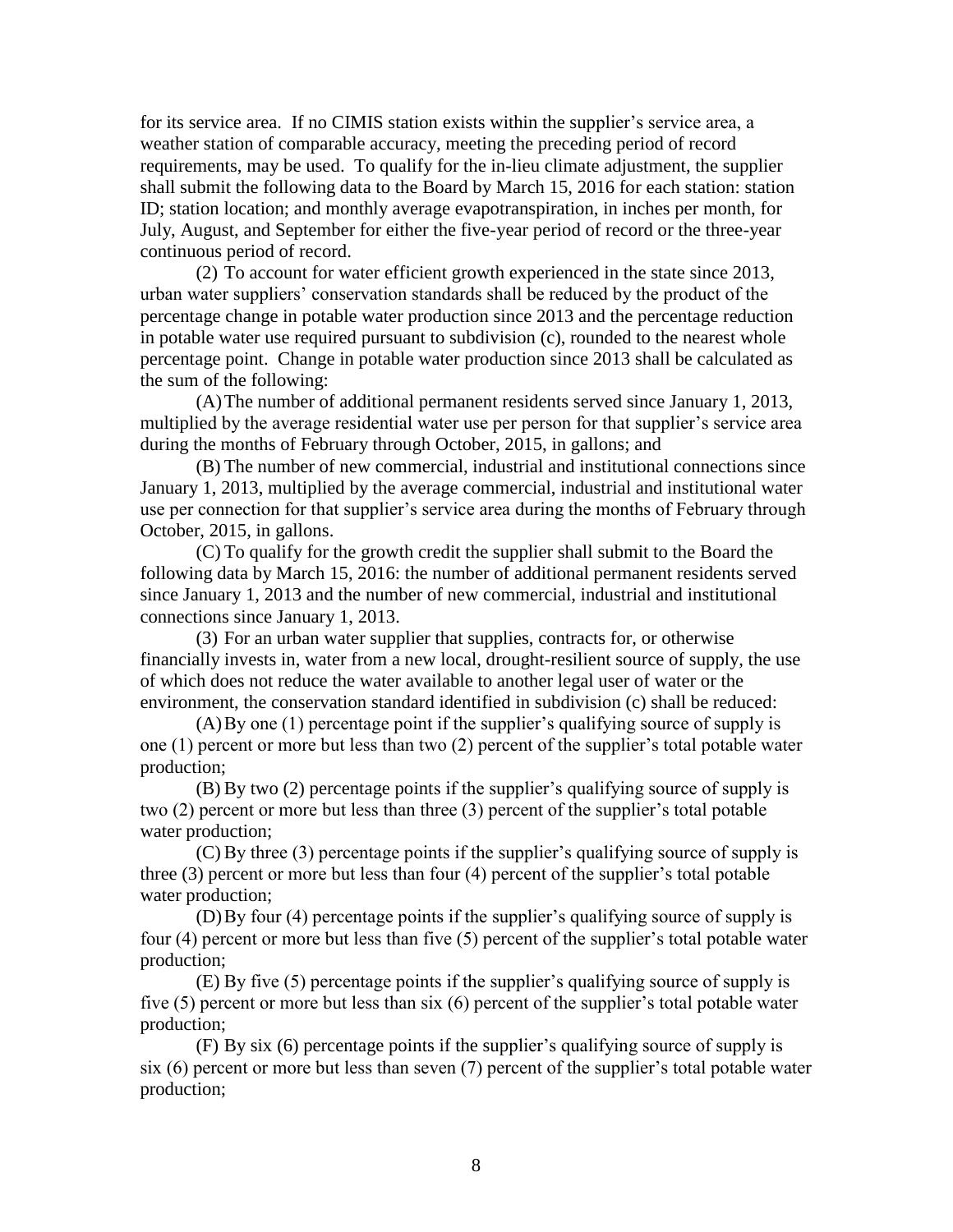(G)By seven (7) percentage points if the supplier's qualifying source of supply is seven (7) percent or more but less than eight (8) percent of the supplier's total potable water production;

(H)By eight (8) percentage points if the supplier's qualifying source of supply is eight (8) percent or more of the supplier's total potable water production.

(I) To qualify for this reduction the supplier must certify, and provide documentation to the Board upon request demonstrating, the percent of its total potable water production that comes from a local, drought-resilient source of supply developed after 2013, the supplier's investment in that local, drought-resilient source of supply, and that the use of that supply does not reduce the water available to another legal user of water or the environment. To qualify for this reduction an urban water supplier shall submit the required certification to the Board by March 15, 2016.

(J) Certifications that do not meet the requirements of subdivision  $(f)(3)(I)$ , including certifications for which documentation does not support that the source of supply is a local, drought-resilient source of supply, the use of which does not reduce the water available to another legal user of water or the environment, will be rejected. Submitting a certification or supporting documentation pursuant to subdivision  $(f)(3)(I)$ that is found to be materially false by the Board is a violation of this regulation, punishable by civil liability of up to five hundred dollars (\$500) for each day in which the violation occurs. Every day that the error goes uncorrected constitutes a separate violation. Civil liability for the violation is in addition to, and does not supersede or limit, any other remedies, civil or criminal.

(4) No urban water supplier's conservation standard pursuant to this section shall drop below eight (8) percent as a consequence of the reductions identified in this subdivision. No reduction pursuant to this subdivision shall be applied to any urban water supplier whose conservation standard is four (4) percent based on subdivision  $(e)(2)$ .

 $(g)(1)$  To prevent waste and unreasonable use of water and to promote water conservation, each distributor of a public water supply that is not an urban water supplier shall take one or more of the following actions:

(1) Provide prompt notice to a customer whenever the supplier obtains information that indicates that a leak may exist within the end-user's exclusive control; and

(A) Limit outdoor irrigation of ornamental landscapes or turf with potable water by the persons it serves to no more than two days per week; or

(B) Reduce by 25 percent its total potable water production relative to the amount produced in 2013.

(2) Each distributor of a public water supply that is not an urban water supplier shall submit Submit a report by September-December 15, 2016, on a form provided by the Board, that either confirms compliance with subdivision  $(g)(1)(A)$  or identifies total potable water production, by month, from December, 2015 through AugustNovember, 2016, and total potable water production, by month, for the same months in 2013, and any actions taken by the supplier to encourage or require its customers to conserve water.